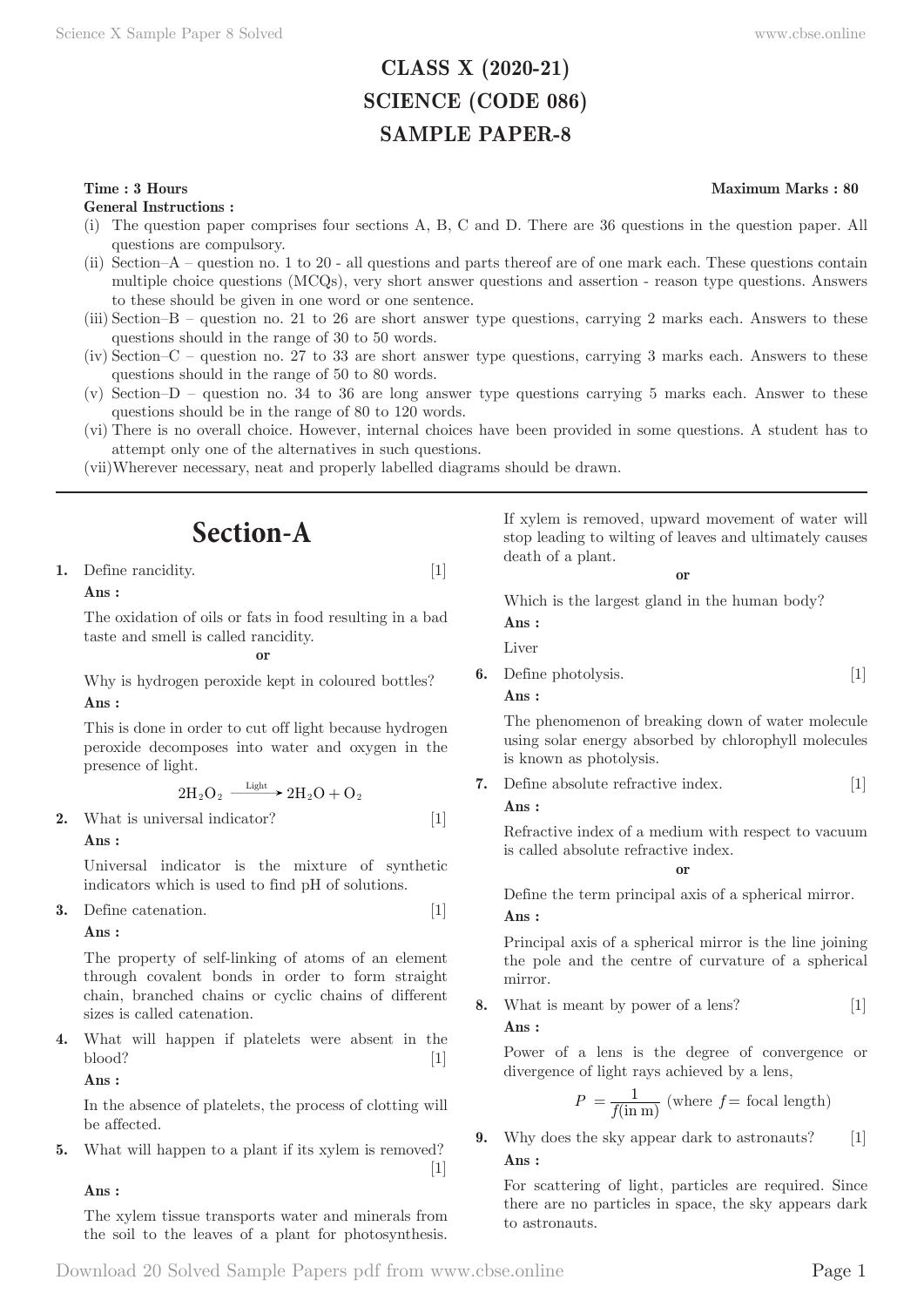#### **10.** Define one volt. [1]

# **Ans :**

One volt is defined as energy consumption of one joule per electric charge of one coulomb.

## **or**

Define the term electrical resistivity of a material.

# **Ans :**

Resistivity of a material is numerically equal to the resistance of a conductor of unit length and unit cross-sectional area of that material at a certain temperature.

**11.** What does the closeness of field lines in a magnetic field signify? [1]

**Ans :** 

The degree of closeness of the field lines in a magnetic field indicates the strength of magnetic field in the region. The closer the field lines, the stronger is the field.

**12.** What happens if a current carrying conductor is placed in the magnetic field? [1]

**Ans :** 

The conductor experiences a force and the direction of this force is given by Fleming's left hand rule.

**13.** Why are crop fields known as artificial ecosystems? [1] **Ans :** 

Crop fields are man-made and some biotic and abiotic components are manipulated by humans. Therefore, they are known as artificial ecosystems.

# **or**

List two biotic components of a biosphere.

**Ans :** 

Producers, consumers and decomposers are the biotic components of a biosphere.

**For question numbers 14, 15 and 16, two statements are given-one labelled Assertion (A) and the other labelled Reason (R). Select the correct answer to these questions from the codes (a), (b), (c) and (d) as given below :**

- (a) Both A and R are true and R is correct explanation of the assertion.
- (b) Both A and R are true but R is not the correct explanation of the assertion.
- (c) A is true but R is false.
- (d) A is false but R is true.
- **14. Assertion :** When HC1 is added to zinc granules, a chemical reaction occurs. **Reason :** Evolution of a gas and change in colour indicate that the chemical reaction is taking place.

Ans : (b) Both A and R are true but R is not the correct explanation of the assertion.

**15. Assertion :** The sex of a child is determined by the mother. [1] **Reason :** Humans have two types of sex chromosomes XX and XY.

Ans : (d) A is false but R is true.

**16. Assertion :** Decomposers act as cleaning agents of the environment. [1] **Reason :** The decomposers recycle waste material in

the hydrosphere.

Ans : (c) A is true but R is false.

#### **or**

**Assertion :** Green plants of the ecosystem are the producers.

**Reason :** Producers trap the radiant energy of the Sun and change it into chemical energy.

**17. Read the following and answer any four questions from 17.1 to 17.5. 1**  $\times$  **4** Dmitri Ivanovich Mendeleev, a Russian chemist developed a Periodic Table on the basis of atomic mass and also on the similarity of chemical properties. He started with 63 elements, studied their chemical reactivity and arranged them in the order of increasing atomic masses. But there were a few instances where Mendeleev had to place an element with a slightly greater atomic mass before an element with a slightly lower atomic mass. He also left some gaps in his periodic table. He could not assign a correct position

Due to limitations, his periodic table was modified and was adopted as the basis of Modern Periodic Table.

**17.1** The two elements selected by Mendeleev as the basis for the chemical reactivity are

- (a) hydrogen and nitrogen (b) oxygen and hydrogen
- (c) hydrogen and carbon (d) oxygen and nitrogen

Ans : (b) oxygen and hydrogen

to hydrogen in his table.

Hydrogen and oxygen are very reactive and form compounds with most elements.

- **17.2** The placement of which of the following pair of elements was not according to Mendeleev's Periodic Law in the table?
- (a) Co and Ni (b) Li and Be
- (c) N and O (d) Fe and Co

**Ans :** (a) Co and Ni

Co having greater atomic mass than Ni is placed before it.

- **17.3** Mendeleev could not assign a fix position to hydrogen because
- (a) hydrogen does not react with any other element
- (b) hydrogen has completely filled shell
- (c) hydrogen resemble alkali metals as well as halogens in properties
- (d) hydrogen is highly reactive element
- **Ans :** (c) hydrogen resemble alkali metals as well as halogens in properties

**17.4** The formula of oxide of Eka-aluminium is

- (a)  $Al_2O_3$  (b)  $GeO_2$
- (c)  $Sc_2O_3$  (d)  $Ga_2O_3$

 $\text{Ans: (d) } Ga_2O_3$ 

Eka-aluminium is Gallium. Its oxide is  $Ga<sub>2</sub>O<sub>3</sub>$ .

**17.5** How many groups and periods are there in Mendeleev's Periodic Table?

**Ans :** (a) Both A and R are true and R is correct explanation of the assertion.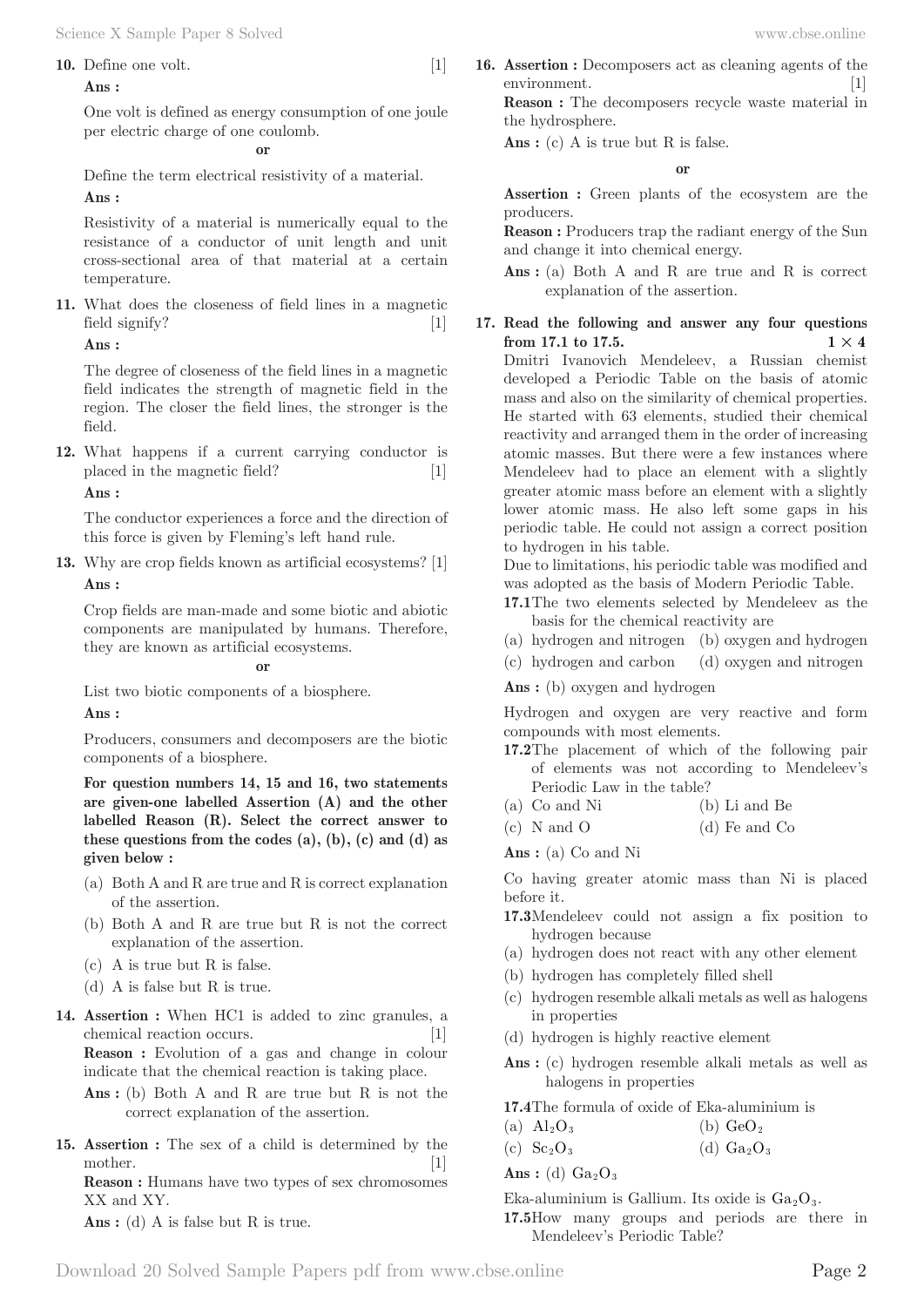- (a) 18 Groups and 7 Periods
- (b) 8 Groups and 6 Periods
- (c) 18 Groups and 6 Periods
- (d) 8 Groups and 7 Periods
- **Ans :** (b) 8 Groups and 6 Periods

# **18. Read the following and answer any four questions from 18.1 to 18.5. 1**  $\times$  **4**

Blood transport rood, oxygen and waste materials in our bodies. It consists of plasma as a Fluid medium. A pumping organ(heart) is required to push the blood around the body. The blood now through the chambers of heart in a specific manner and direction. While Flowing throughout the body, blood exert a pressure against the wall of a vessel.

**18.1** Oxygenated blood from lungs enters left atrium through

| (a) vena cava | (b) pulmonary artery |
|---------------|----------------------|
|---------------|----------------------|

(c) pulmonary vein (d) aorta

**Ans :** (c) pulmonary vein

Blood enters the right atrium and passes through the right ventricle. The right ventricle pumps the blood to the lungs where it becomes oxygenated and this oxygenated blood is brought back to the heart via pulmonary veins towards the left atrium.

**18.2** The given graph indicates the average rate of blood flow in the different blood vessels.





The rate of blood flow in the capillaries is very low because capillaries are

- (a) very narrow and have high resistance
- (b) much wide and have low resistance
- (c) very narrow and have low resistance
- (d) much wide and have high resistance

Ans : (a) very narrow and have high resistance

The diameter of capillaries is very narrow and have high resistance. Therefore, blood flows more slowly through them.

**18.3** Study the graph below that represents changes in pressure within large arteries during a single cardiac cycle of contraction and relaxation.



 Choose the correct combination of plots provided in the following table.

|                   | <b>Blood</b> pressure<br>category | <b>Systolic</b><br>(mmHg) | <b>Diastolic</b><br>(mmHg) |
|-------------------|-----------------------------------|---------------------------|----------------------------|
| a)                | Normal                            | 120                       | 80                         |
|                   | Normal                            | 80                        | 120                        |
| $\cdot$ C $\cdot$ | Hypertension                      | 120                       | 80                         |
|                   | Hypertension                      | 70                        | 60                         |

### **Ans :** (a)

The normal systolic pressure is about 120 mm of Hg and diastolic pressure is 80 mm of Hg. Hypertension is high blood pressure.

- **18.4** Which of the following statement(s) is (are) true about human heart?
- I. It is a hollow muscular organ.
- II. It is four chambered having three auricle and one ventricle.
- III. It has different chambers to prevent the oxygenrich blood from mixing with the blood containing carbon dioxide.
- IV. Arteries always carry blood away from the heart.
- (a) I and II (b) II and III
- (c) I, II and III (d) I, III and IV

**Ans :** (d) I, III and IV

Human heart is a hollow muscular organ. It is four chambered-two auricles and two ventrides and there is a complete separation of oxygenated and deoxygenated blood. Arteries are the vessels which carry blood away from the heart to various organs of the body.

**18.5** Study the table below and select the row that has the correct information.

|                   | <b>Bodily fluid</b> | Contents                              |
|-------------------|---------------------|---------------------------------------|
| (a)               | <b>Blood</b>        | $Plasma + RBCs + WBCs +$<br>Platelets |
|                   | Plasma              | $Blood - RBCs$                        |
| $\cdot$ C $\cdot$ | Lymph               | $Plasma + RBCs$                       |
|                   | Serum               | $Plasma + RBCs + WBCs$                |

**Ans :** (a)

Blood is the bodily fluid that circulates in blood vessels. It is composed of blood cells, which include RBCs, WBCs and platelets, which are suspended in blood plasma.

**19. Read the following and answer any four questions**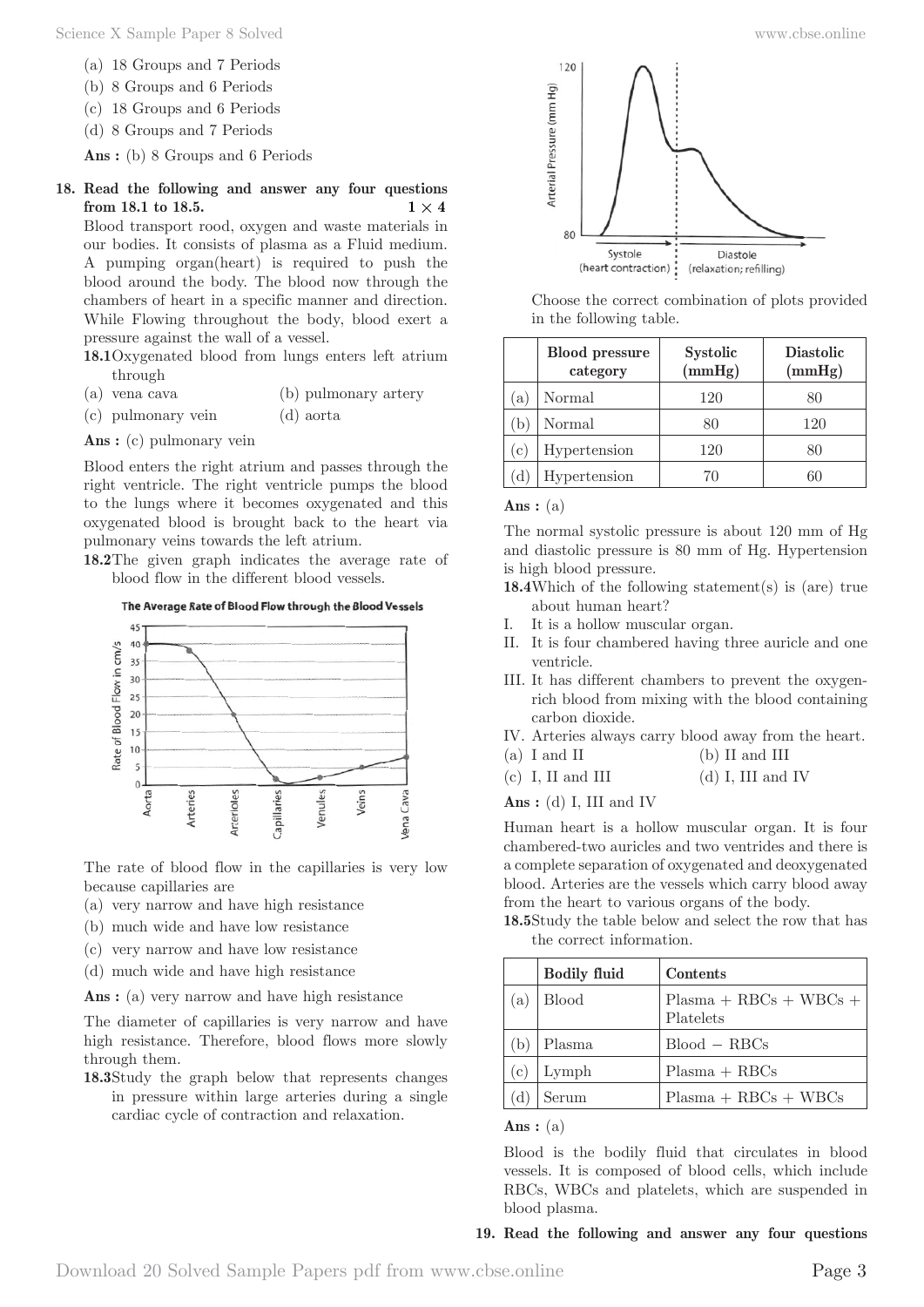# **from 19.1 to 19.5. 1**  $\times$  **4**

Lenses are objects made of transparent materials such as glass of clear plastic that has curved surfaces. Diverging lenses are thicker at their edges than at their centres and make light rays passing through them spread out. Converging lenses are thicker in middle than at edges and make light rays passing through them focus at a point. These are used in spectacles to help people with poor vision see better. The converging lenses magnify by bending the rays of light that pass through them to meet at a point called locus. Thicker the converging lens is at its centre, the more it magnifies and closer the locus is to the lens.

**19.1** Ravi uses two lenses *A* and *B* of same size and same material as shown.  $P_1$  and  $P_2$  are the powers of *A* and *B* . An object is kept at the same distance from the lenses between  $F$  and  $2F$  of each lens on the principal axis in turn. Let  $I_1$  and  $I_2$  be the image formed by two lenses respectively. Which one of the following statements is correct for the images formed?



- (a) Distance of image  $I_2$  will be less than distance of image  $I_1$  from the lens.
- (b) Distance of image  $I_2$  will be greater than distance of image  $I_1$  from the lens.
- (c) Size of image  $I_1$  will be equal to size of image  $I_2$ .
- (d) Size of image  $I_1$  will be lesser than size of image  $I_2$ .

Ans: (a) Distance of image  $I_2$  will be less than distance of image  $I_1$  from the lens.

Because thicker lens has less focal length than thinner lens.

**19.2** For the above two lenses

- (a)  $P_1 = P_2$
- (b)  $P_1 < P_2$
- (c)  $P_1 > P_2$
- (d)  $P_1$  is positive and  $P_2$  is negative

**Ans** : (b)  $P_1 < P_2$ 

Because thin lens has more focal length than thick lens.

i.e.,  $f_1 \, f_2$ 



**19.3** A beam of light is incident on the box through the holes on side *A* and emerges out of the holes on the other face of the box as shown in the figure.



Which of the following could be inside the box?

- (a) Concave lens
- (b) Convex lens
- (c) Prism
- (d) Rectangular glass plate
- Ans : (b) Convex lens

Because convex lens is converging in nature.

**19.4** The image represents the rays of light travelling through a convex lens.



Where is the image most likely to form?

- (a) Position *P* (b) Position *Q*
- (c) Position *R* (d) Position *S*

**Ans :** (d) Position *S*

Image formed at *S* .

**19.5** Rakhi conducts an experiment to produce an image of an object on a screen which is placed at 20 cm from the lens.

 She uses a convex lens of focal length 15 cm for the experiment.

 Where should she place the object in order to produce the sharpest image?

- (a) 20 cm in front of the lens
- (b) 8 cm in front of the lens
- (c) 15 cm in front of the lens
- (d) 60 cm in front of the lens

in front of the lens.

**Ans :** (d) 60 cm in front of the lens

Here,  $v = +20$  cm;  $f = +15$  cm;  $u = ?$ Using lens formula,

$$
\frac{1}{v} - \frac{1}{u} = \frac{1}{f}
$$

$$
\frac{1}{u} = \frac{1}{v} - \frac{1}{f}
$$

$$
\frac{1}{u} = \frac{1}{20} - \frac{1}{15} = \frac{-1}{60}
$$

 $u = -60$  cm The negative sign indicates that the object is placed

**20. Read the following and answer any four questions**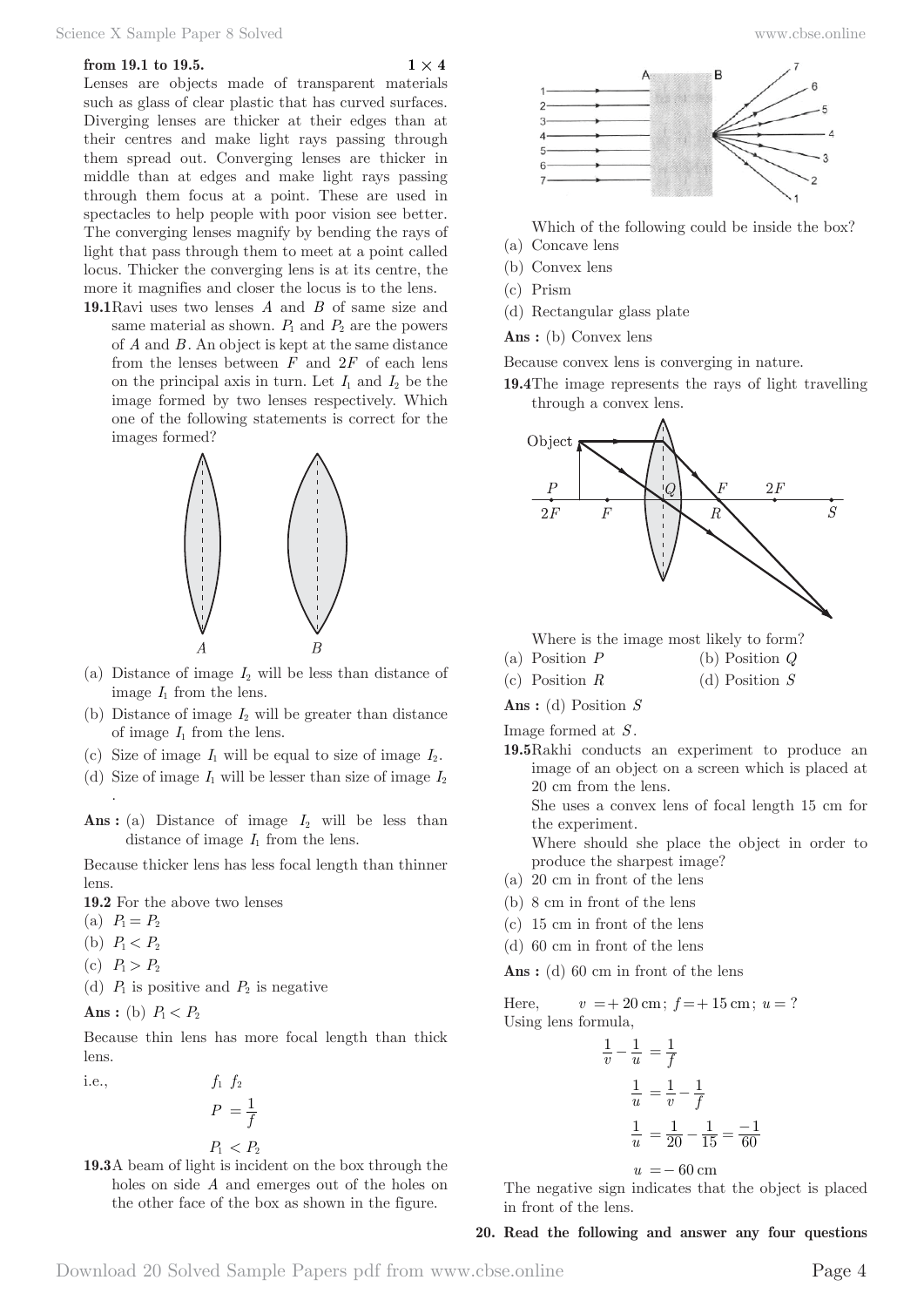# **from 20.1 to 20.5. 1**  $\times$  **4**

In 19th century, Hans Christian Oersted, one of the leading scientist played a crucial role in understanding electromagnetism. In 1820, he accidentally discovered that a compass needle got deflected when an electric current passed through a metallic wire. An electromagnet is a temporary magnet of soft iron which retains magnetism only when the current passes around it.

Electromagnets are used in electric bell, telephone, electric motor, etc.

Oersted showed that electricity and magnetism were related phenomena. His research later created technologies such as the radio, television and fibre optics.

**20.1** Which of the following is not a part of an electromagnet?

(a) Iron (b) Toothpick

(c) Power source (d) Wire

**Ans :** (b) Toothpick

Because toothpick is not a conducting material. **20.2** Magnetism of a magnet can be destroyed by

- (a) heating
- (b) inductive action of another magnet
- (c) hammering
- (d) all the above method

**Ans :** (d) all the above method

Heating, by inductive action and hammering the magnet their magnetic domain are disturbed or lost. So, property of magnetism can be destroyed.

**20.3** Strength of an electromagnet can be increased by

- (a) increasing the cross-sectional area
- (b) increasing the number of turns
- (c) increasing the current supply
- (d) all the above methods

Ans : (d) all the above methods

Strength of an electromagnet is proportional to number of turns, current supply and cross-section area of solenoid.

$$
B\!=\mu_0 nI
$$

**20.4** Which of the following is the strongest electromagnet?



**Ans :** (c)

Iron core has more magnetic property than steel core and strength of electromagnet is proportional to current supply so more cell connected in series can increase the current supply in solenoid.

**20.5** Which coil produces the strongest electromagnet for a given flow of current?

- (a) A 5 cm coil with 200 turns
- (b) A 10 cm coil with 200 turns
- (c) A 20 cm coil with 200 turns
- (d) A 10 cm coil with 100 turns

**Ans :** (a) A 5 cm coil with 200 turns

The magnetic strength of electromagnet,  $B \propto \frac{N}{I}$ .

So, more turns and less length of coil can increase the magnetic strength. So, 5 cm coil with 200 turns has strongest electromagnet.

# **SECTION-B**

- **21.** Name a metal for each case:
	- (i) It does not react with cold as well as hot water but reacts with steam.
	- (ii) It does not react with any physical state of water. [2]

**Ans :** 

- (i) Aluminium
- (ii) Copper
- **22.** (i) Write the number of covalent bonds in the molecule of propane,  $C_3H_8$ .
	- (ii) Which element exhibits the property of catenation to maximum extent and why? [2]

# **Ans :**

(i) There are ten covalent bonds:

$$
\begin{array}{cccccc} & H & H & H \\ & | & | & | \\ H & - & C & - & C & - & H \\ & | & | & | & | \\ & H & H & H & H \end{array}
$$

(ii) Carbon exhibits the property of catenation due to strong C—C bond.

**or**

Catenation is the ability of an atom to form bonds with other atoms of the same element. It is exhibited by both carbon and silicon. Compare the ability of catenation of the two elements. Give reasons.

**Ans :** 

Carbon exhibits catenation much more than silicon or any other element due to its smaller size which makes the C—C bonds strong while the Si—Si bonds are comparatively weaker due to its large size.

**23.** What processes would you consider essential for maintaining life? [2]

**Ans :** 

The important processes essential for maintaining life are: nutrition, respiration, transportation and excretion and control and coordination.

- **24.** What is the role of the acid in our stomach? [2] **Ans :** 
	- (i) The acid (hydrochloric acid) secreted inside the stomach makes the medium acidic which is necessary for the activation of the enzyme pepsin. It converts inactive propepsin into active pepsin.
	- (ii) Hydrochloric acid kills any bacteria which may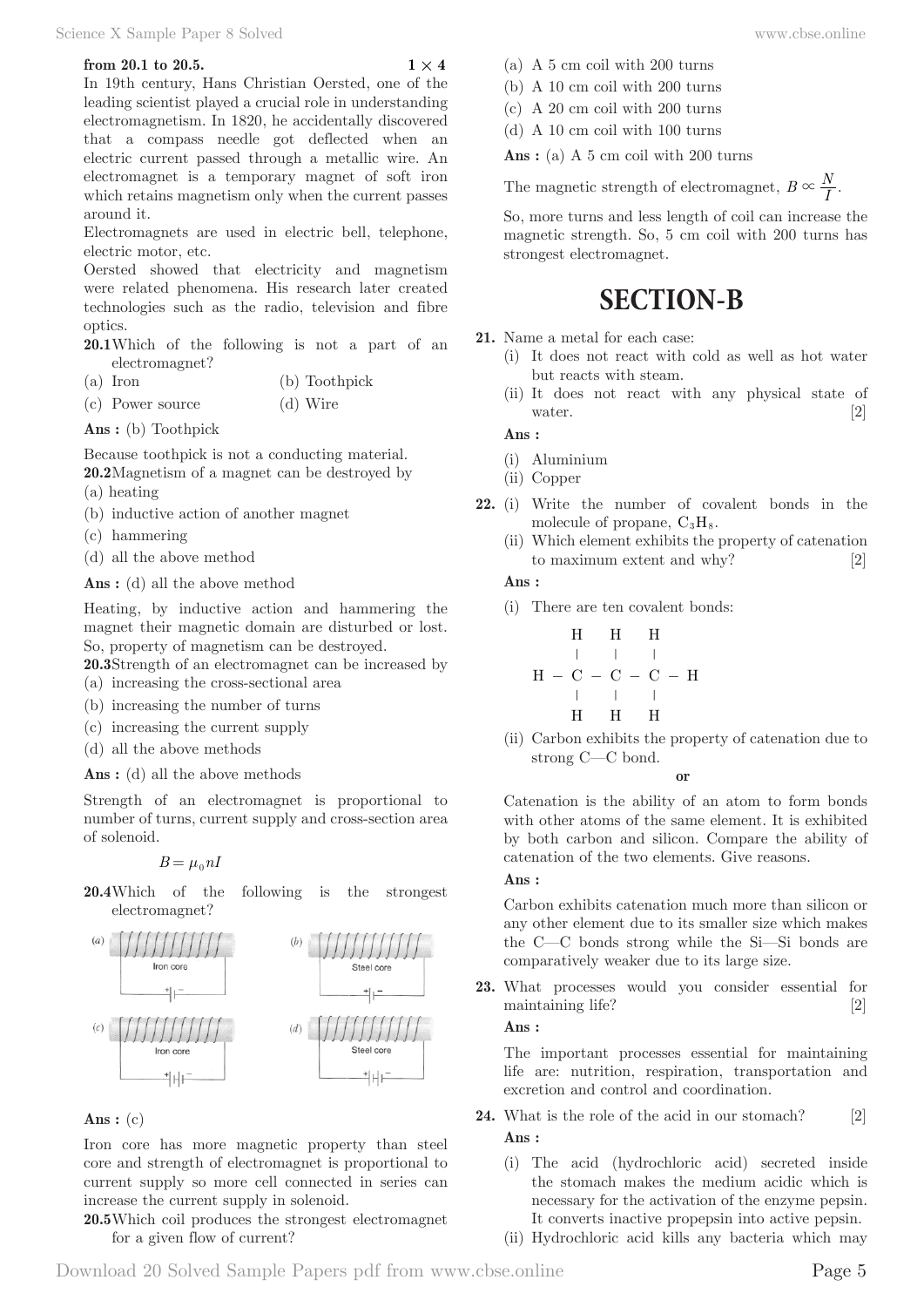enter the stomach along with food.

#### **or**

Name the parts of the body responsible for excretion in

- (i) Amoeba
- (ii) Earthworm

**Ans :** 

- (i) **Amoeba :** Contractile vacuole.
- (ii) **Earthworm :** Nephridia.
- **25.** State the cause of dispersion when white light enters a glass prism. Explain with a diagram. [2] **Ans :**

Light is made of different colours. Each colour travels at its own speed and wavelength inside a prism. Therefore, they bend at different angles.



White light splits into seven colours

**26.** An electric oven of 2 kW power rating is operated in a domestic electrical circuit of 220 V that has a current rating of 5 A. What result do you expect? Explain. [2] **Ans :** 

Given: Power of oven,  $P = 2$  kW = 2000 W

Voltage used  $= 220$  V

Current in circuit,  $I = \frac{\text{Power}}{\text{Voltage}} = \frac{2000}{220} \text{A} = 9.1 \text{A}$ 

This is greater than 5 A which is current rating of oven. This implies that oven will be damaged or if there is fuse in series circuit of oven, the fuse will blow.

# **SECTION-C**

- **27.** (i) Write two observations when lead nitrate is heated in a test tube.
	- (ii) Name the type of reaction.
	- (iii) Write a balanced chemical equation to represent the above reaction. [3]

**Ans :** 

- (i) It turns yellow due to formation of lead oxide and reddish brown fumes evolve due to formation of nitrogen dioxide.
- (ii) Thermal decomposition reaction.

(iii) 
$$
2Pb(NO_3)_2 \xrightarrow{heat} 2PbO + 4NO_2 + O_2
$$
  
lead oxide " Nitrogen dioxide" Oxygen

**28.** Samples of four metals A, B, C and D were taken and added to the following solution one by one. The results obtained have been tabulated as follows:

| Metal | $\mathrm{Iron}(\mathrm{II})$<br>sulphate | Copper(II)<br>sulphate | Zinc<br>sulphate | Silver nitrate |
|-------|------------------------------------------|------------------------|------------------|----------------|
| А     | No reaction                              | Displacement           |                  |                |
| В     | Displacement                             |                        | No<br>reaction   |                |
|       | No reaction                              | No reaction            | No<br>reaction   | Displacement   |
| D     | No reaction                              | No reaction            | No<br>reaction   | No reaction    |

Use the table above to answer the following questions about metals A, B, C and D.

- (i) Which is the most reactive metal?
- (ii) What would you observe, if B is added to a solution of copper(II) sulphate?
- (iii) Arrange the metals A, B, C and D in the order of decreasing reactivity. [3]

### **Ans :**

- (i) B is most reactive
- (ii) B will displace copper from copper(II) sulphate.
- $(iii)$   $B > A > C > D$
- **29.** Elements have been arranged in the following sequence on the basis of their increasing atomic masses.
	- F, Na, Mg, Al, Si, P, S, Cl, Ar, K
	- (i) Pick two sets of elements which have similar properties.
	- (ii) The given sequence represents which law of classification of elements? [3]

**Ans :** 

- $(i)$  (a) F and Cl
- (b) Na and K
- (ii) Newlands' Law of Octaves
- **30.** A variegated leaf with green and yellow patches is used for an experiment to prove that chlorophyll is required for photosynthesis. Before the experiment the green portions (A) and the pale yellow portions (B) are observed. What will be the colour of 'N'. just before and after the starch test? Also write the equation of photosynthesis and mark, as well as validate from which molecule the by-product is obtained. [3]

**Ans :** 

Before the starch test, 'A' would be green and after the starch test it would be blue-black.

#### **Equation of photosynthesis :**

$$
6CO_2 + 6H_2O \xrightarrow{\text{Chlorophyll}} C_6H_{12}O_6 + 6O_2
$$

Oxygen  $(O_2)$  is obtained from water  $(H_2 O)$ . The water molecules split by sunlight resulting in formation of hydrogen, which is used for making glucose and oxygen (which is a by-product).

**31.** In a pea plant, the trait of flowers bearing purple colour (PP) is dominant over white colour (pp). Explain the inheritance pattern of  $F_1$  and  $F_2$  generations with the help of a cross following the rules of inheritance of traits. State the visible characters of  $F_1$  and  $F_2$ progenies. [3]

**Ans :**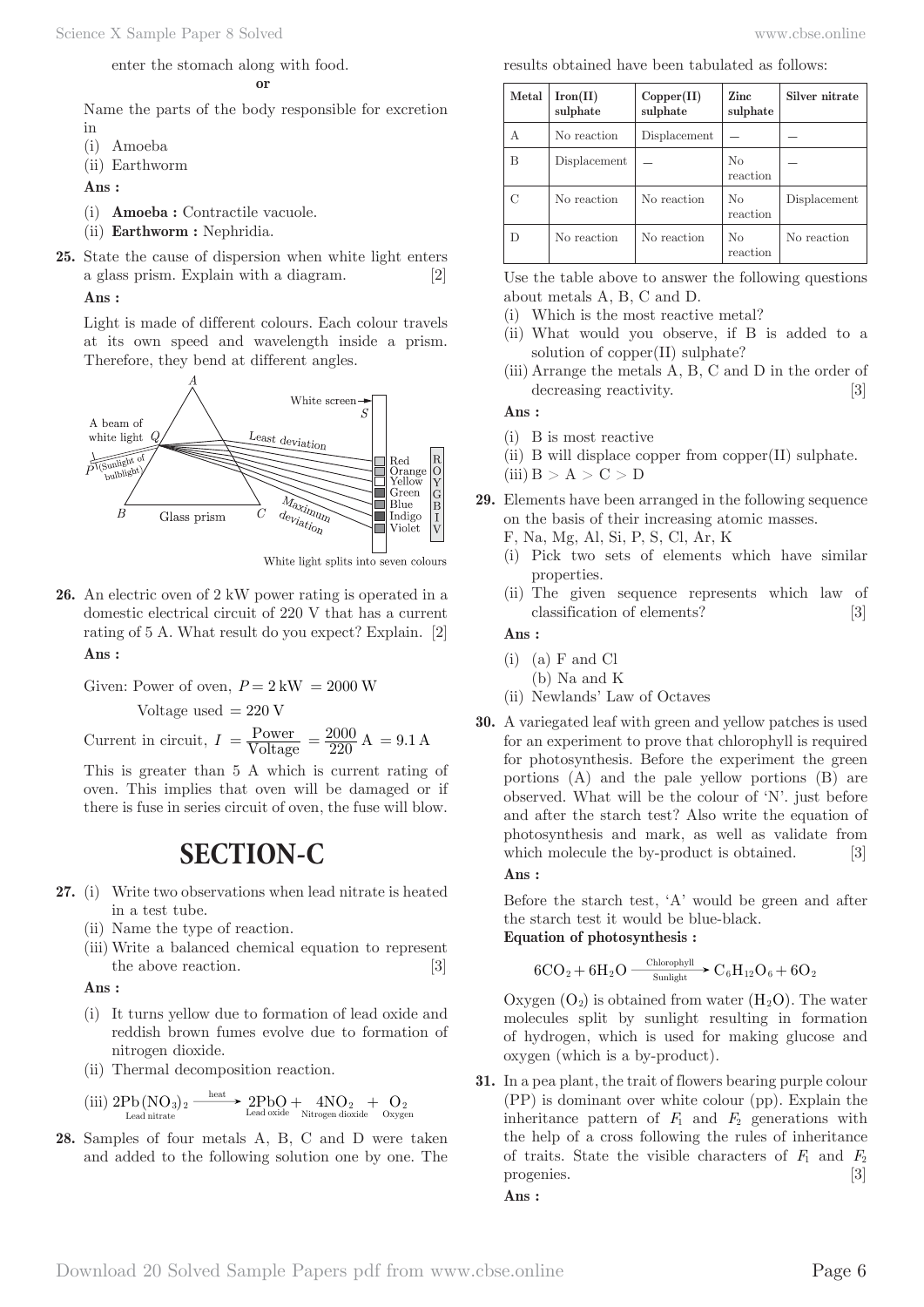Science X Sample Paper 8 Solved www.cbse.online



Visible characters of all *F*1 progeny are purple coloured flowers and in  $F_2$  progeny, three of the progenies have purple coloured flower and one has white coloured flower  $(3:1 \text{ ratio}).$ 

**or**

What is variation? How is variation created in a population? How does the creation of variation in a species promote survival?

# **Ans :**

Occurrence of differences between organisms is called variation.

New variations may arise during the process of DNA copying that already has variations accumulated from previous generations. Combining variations from two or more individuals would thus create new combinations of variations.

Force of natural selection selects individuals with useful variations in the prevailing environment so as to ensure their survival. The individuals with useful variations increase in numbers through differential reproduction in the population.

**32.** State the laws of refraction of light. Explain the term 'absolute refractive index of a medium' and write an expression to relate it with the speed of light in vacuum. [3]

**Ans :** 

# **Laws of refraction of light:**

First law: The incident ray, the refracted ray and the normal at the point of incidence all lie in the same plane.

**Second law (Snell's law):** The ratio of sine of angle of incidence to the sine of angle of refraction is a constant for a given pair of media.

i.e., 
$$
\frac{\sin i}{\sin r} = \text{Constant}
$$

Absolute refractive index is the ratio of the speed of light in air or vacuum to the speed of light in medium.

i.e., 
$$
n_m = \frac{\text{Speed of light in air or vacuum}}{\text{Speed of light in medium}} = \frac{c}{v}
$$

**33.** Why should there be equitable distribution of resources? List three forces that would be working against an equitable distribution of our resources. [3] **Ans :** 

Equitable distribution of resources is must so that all and not just a handful of rich and powerful people benefit from the development of these resources as all living beings have a birthright to the available resources.

Forces working against equitable distribution of resources are:

- (i) Industrialists who work for their own benefit/ profit.
- (ii) When environmental laws/rules are not implemented properly.
- (iii) Mismanagement in the distribution of natural resources.

# **SECTION-D**

- **34.** Equal length of magnesium ribbon are taken in two test tubes ' $A$ '. and ' $B$ '. H<sub>2</sub>SO<sub>4</sub> is added to test tube '  $A'$  and  $H_2CO_3$  in the test tube '*B*' in equal amounts:
	- (i) Identify the test tube showing vigorous reaction.
	- (ii) Give reason to support your answer.
	- (iii) Name the gas liberated in both the tubes. How will you prove its liberation?
	- (iv) Write chemical equations for both reactions.
	- (v) Out of the acids taken above, which one will have (a) lower pH value?
		- (b) lower  $H^+$  ion concentration respectively? [5]

# **Ans :**

- (i) A will show vigorous reaction.
- (ii) It is because  $H_2SO_4$  is a strong acid.
- (iii) Hydrogen gas will be formed. When we bring a burning splinter near the gas, it will burn with 'pop' sound. It shows the gas liberated is hydrogen.
- (iv)  $Mg + H_2SO_4 \longrightarrow MgSO_4 + H_2$  $Mg + H_2CO_3 \longrightarrow MgCO_3 + H_2$
- (v) (a) 'A'  $(H_2SO_4)$  will have lower pH.
- (b) 'B'  $(H_2CO_3)$  will have lower concentration of  $H^+$  ions.
	- **or**
- (i) In the following schematic diagram for the preparation of hydrogen gas as shown in figure, what would happen if following changes are made?
	- (a) In place of zinc granules, same amount of zinc dust is taken in the test tube.
	- (b) Instead of dilute sulphuric acid, dilute hydrochloric acid is taken.
	- (c) Sodium hydroxide is taken in place of dilute sulphuric acid and the tube is heated.

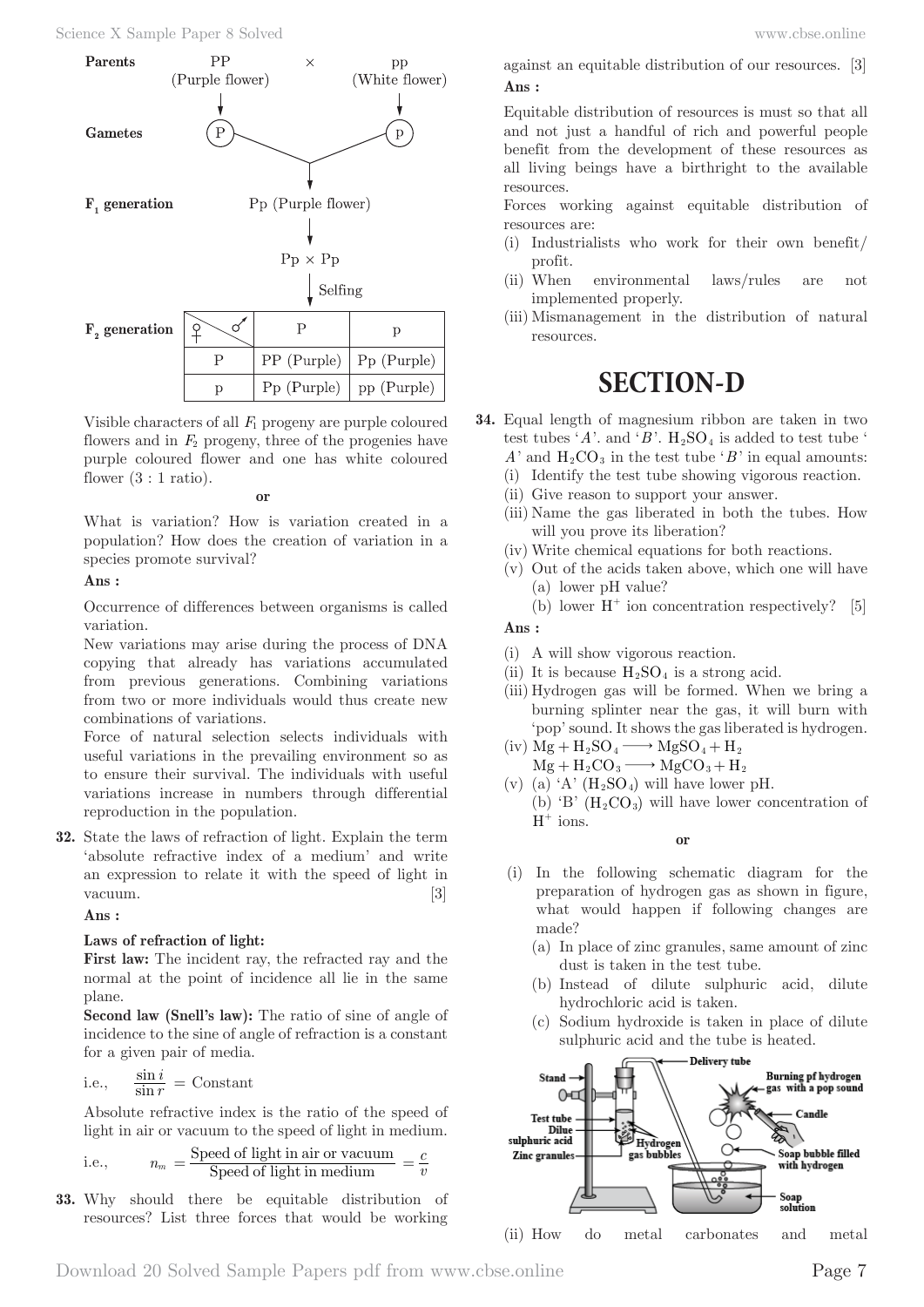hydrogencarbonates react with acids?

#### **Ans :**

- (i) (a) Hydrogen gas will evolve with greater speed. (b) Almost same amount of gas is evolved.
	- (c) If sodium hydroxide is taken, hydrogen gas will be evolved.

$$
Zn + 2NaOH \longrightarrow Na_2ZnO_2 + H_2 \uparrow
$$
<sub>Sodium zincate</sub>

(ii) All metal carbonates and hydrogencarbonates react with acids to form a corresponding salt, carbon dioxide and water.

Metal carbonate  $+$  Acid  $\longrightarrow$  Salt

 + Carbon dioxide + Water Metal hydrogencarbonate  $+$  Acid  $\longrightarrow$  Salt + Carbon dioxide + Water For example, sodium carbonate reacts with dilute hydrochloric acid as follows:

$$
Na2CO3(s) + 2HCl(aq)
$$

 $\longrightarrow$  2NaCl(aq) + H<sub>2</sub>O (l) + CO<sub>2</sub>(g) Sodium hydrogencarbonate reacts with dilute hydrochloric acid as follows:  $NaHCO<sub>3</sub>(s) + HCl(aq)$ 

$$
\longrightarrow \mathrm{NaCl}\left(\mathrm{aq}\right) + \mathrm{H}_2\mathrm{O}\left(\mathrm{l}\right) + \mathrm{CO}_2(g)
$$

- **35.** (i) Describe the various steps involved in the process of binary fission with the help of a diagram.
	- (ii) Why do multicellular organisms use complex way of reproduction? [5]

# **Ans :**



- (ii) Multicellular organisms cannot reproduce by cell because they are not a random collection of cells. In them, specialized cells are organised as tissues which are further organised into organs and organ systems. In such an organised condition, cell-bycell division would not be possible. Multicellular organisms, therefore, require to use more complex ways of reproduction.
- **36.** (i) Name an instrument that measures electric current in a circuit. Define the unit of electric current.
	- (ii) What do the following symbols represent in a circuit diagram?

$$
_{\text{(a)}}\text{--}\mathbf{M} \qquad \qquad \text{(b)}
$$

$$
_{\rm (b)}\text{---}(\bullet)\text{---}
$$

- (iii) An electric circuit consisting of a 0.5 m long nichrome wire *XY* , an ammeter, a voltmeter, four cells of 1.5 V each and a plug key was set up.
	- (a) Draw the electric circuit diagram to study the relation between the potential difference maintained between the points  $'X'$  and  $'Y'$ and the electric current flowing through *XY* .
	- (b) Following graph was plotted between *V* and *I* values using above circuit:

What would be the values of  $\frac{V}{I}$  ratios when the

 potential difference is 0.8 V, 1.2 V and 1.6 V respectively? What conclusion do you draw from these values?



# **Ans :**

(i) An instrument that measures electric current in a circuit is called "ammeter". The unit of electric current is ampere (A). 1 ampere is constituted by the flow of 1 coulomb of charge through any point in an electric circuit in 1 second. (ii)

(a) 
$$
\overline{\mathbf{W}}
$$
  $\overline{\mathbf{W}}$   $\overline{\mathbf{W}}$   $\overline{\mathbf{W}}$   $\overline{\mathbf{W}}$   $\overline{\mathbf{W}}$   $\overline{\mathbf{W}}$   $\overline{\mathbf{W}}$   $\overline{\mathbf{W}}$   $\overline{\mathbf{W}}$   $\overline{\mathbf{W}}$   $\overline{\mathbf{W}}$   $\overline{\mathbf{W}}$   $\overline{\mathbf{W}}$   $\overline{\mathbf{W}}$   $\overline{\mathbf{W}}$   $\overline{\mathbf{W}}$   $\overline{\mathbf{W}}$   $\overline{\mathbf{W}}$   $\overline{\mathbf{W}}$   $\overline{\mathbf{W}}$   $\overline{\mathbf{W}}$   $\overline{\mathbf{W}}$   $\overline{\mathbf{W}}$   $\overline{\mathbf{W}}$   $\overline{\mathbf{W}}$   $\overline{\mathbf{W}}$   $\overline{\mathbf{W}}$   $\overline{\mathbf{W}}$   $\overline{\mathbf{W}}$   $\overline{\mathbf{W}}$   $\overline{\mathbf{W}}$   $\overline{\mathbf{W}}$   $\overline{\mathbf{W}}$   $\overline{\mathbf{W}}$   $\overline{\mathbf{W}}$   $\overline{\mathbf{W}}$   $\overline{\mathbf{W}}$   $\overline{\mathbf{W}}$   $\overline{\mathbf{W}}$   $\overline{\mathbf{W}}$   $\overline{\mathbf{W}}$   $\overline{\mathbf{W}}$   $\overline{\mathbf{W}}$   $\overline{\mathbf{W}}$   $\overline{\mathbf{W}}$   $\overline{\mathbf{W}}$   $\overline{\mathbf$ 

(b) 
$$
\leftarrow
$$
 \nPlug key or switch (closed)

 $(iii)$   $(a)$ 



(b) Following graph was plotted between *V* and *I* values.

At potential difference 0.8 V,

$$
\frac{V}{I} = \frac{0.8}{0.3} = \frac{8}{3}
$$
...(1)

At potential difference 1.2 V,